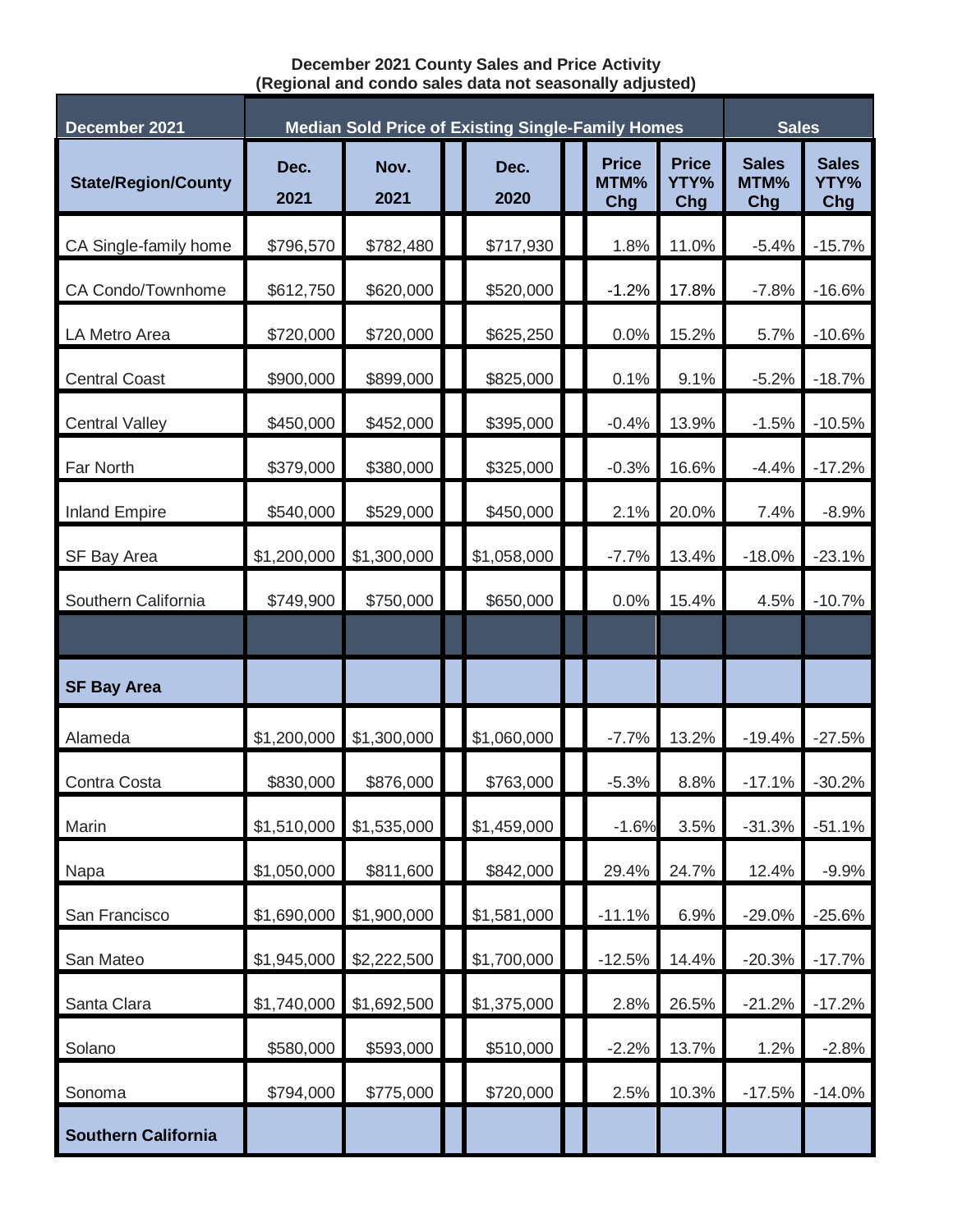| Los Angeles           | \$826,500   | \$769,500   | \$708,430   | r <sub>1</sub> | 7.4%    | 16.7%   | 9.2%     | $-9.1%$  |
|-----------------------|-------------|-------------|-------------|----------------|---------|---------|----------|----------|
| Orange                | \$1,182,500 | \$1,150,000 | \$950,000   |                | 2.8%    | 24.5%   | $-1.8%$  | $-18.7%$ |
| Riverside             | \$586,000   | \$586,900   | \$488,250   |                | $-0.2%$ | 20.0%   | 11.6%    | $-10.3%$ |
| San Bernardino        | \$460,000   | \$440,000   | \$378,500   |                | 4.5%    | 21.5%   | 1.0%     | $-6.4%$  |
| San Diego             | \$836,700   | \$847,750   | \$730,000   |                | $-1.3%$ | 14.6%   | $-0.8%$  | $-11.2%$ |
| Ventura               | \$850,000   | \$858,500   | \$740,000   |                | $-1.0%$ | 14.9%   | $-8.8%$  | $-8.5%$  |
| <b>Central Coast</b>  |             |             |             |                |         |         |          |          |
| Monterey              | \$871,000   | \$830,000   | \$785,000   |                | 4.9%    | 11.0%   | 9.1%     | 0.4%     |
| San Luis Obispo       | \$821,000   | \$775,060   | \$711,000   |                | 5.9%    | 15.5%   | $-13.7%$ | $-26.9%$ |
| Santa Barbara         | \$937,500   | \$1,003,000 | \$970,000   |                | $-6.5%$ | $-3.4%$ | 0.5%     | $-23.2%$ |
| Santa Cruz            | \$1,200,450 | \$1,260,000 | \$1,070,000 |                | $-4.7%$ | 12.2%   | $-18.2%$ | $-23.5%$ |
| <b>Central Valley</b> |             |             |             |                |         |         |          |          |
| Fresno                | \$385,000   | \$386,000   | \$325,500   |                | $-0.3%$ | 18.3%   | 2.3%     | $-3.0%$  |
| Glenn                 |             |             |             |                |         |         |          |          |
|                       | \$345,000   | \$360,000   | \$297,500   |                | $-4.2%$ | 16.0%   | 25.0%    | 11.1%    |
| Kern                  | \$350,000   | \$336,940   | \$300,000   |                | 3.9%    | 16.7%   | $-4.8%$  | $-13.5%$ |
| Kings                 | \$330,000   | \$333,500   | \$281,750   |                | $-1.0%$ | 17.1%   | $-0.9%$  | 7.0%     |
| Madera                | \$357,000   | \$392,500   | \$335,000   |                | $-9.0%$ | 6.6%    | 19.6%    | $-9.8%$  |
| Merced                | \$375,000   | \$375,000   | \$315,000   |                | 0.0%    | 19.0%   | $-18.0%$ | $-11.8%$ |
| Placer                | \$655,000   | \$650,000   | \$559,000   |                | 0.8%    | 17.2%   | $-0.8%$  | $-14.0%$ |
| Sacramento            | \$515,000   | \$515,000   | \$442,250   |                | 0.0%    | 16.4%   | $-1.7%$  | $-12.3%$ |
| San Benito            | \$790,000   | \$800,000   | \$729,500   |                | $-1.3%$ | 8.3%    | 9.8%     | 52.3%    |
| San Joaquin           | \$490,000   | \$495,000   | \$435,750   |                | $-1.0%$ | 12.4%   | $-8.9%$  | $-24.0%$ |
| Stanislaus            | \$440,000   | \$435,000   | \$380,000   |                | 1.1%    | 15.8%   | 0.9%     | 1.8%     |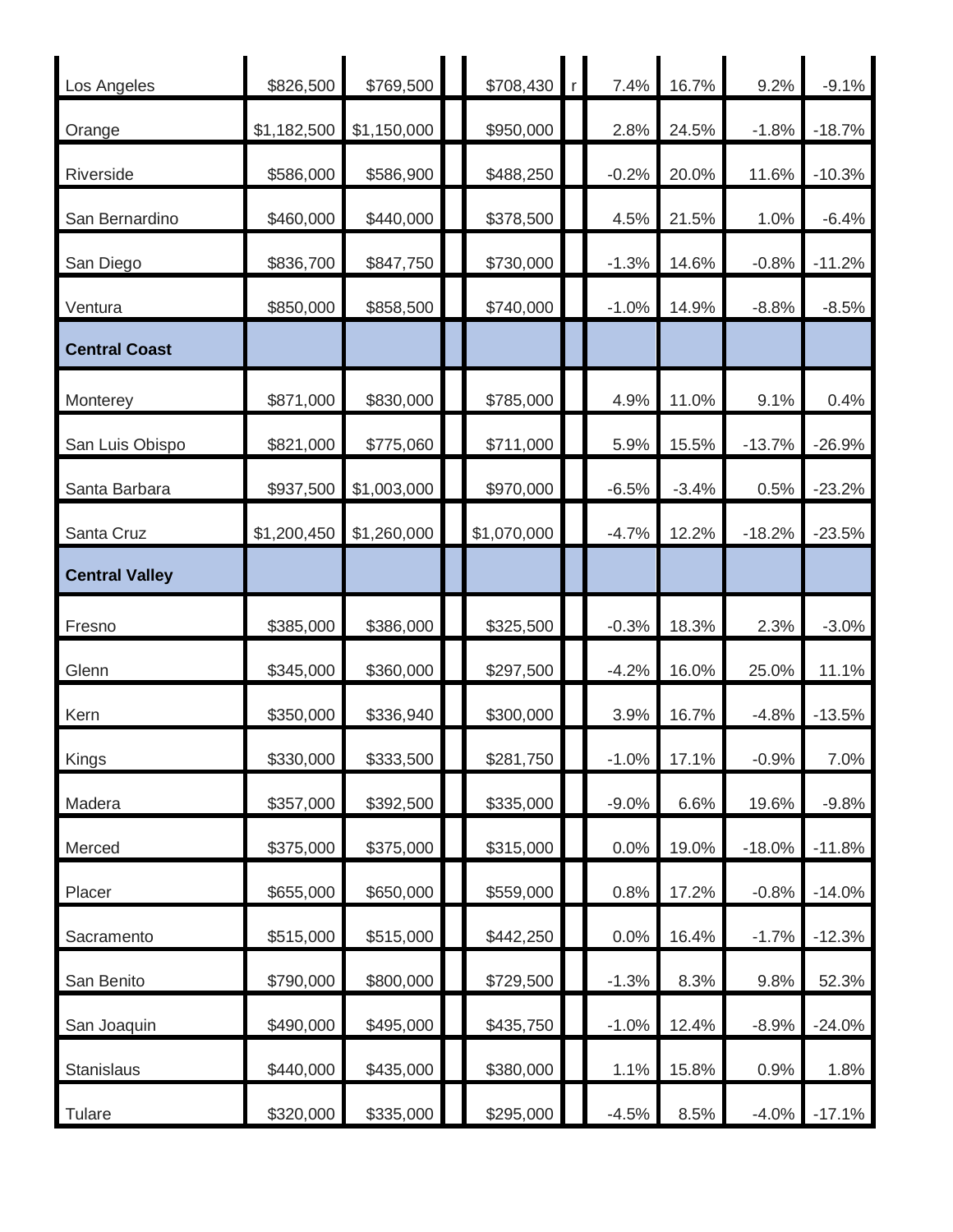| <b>Far North</b>             |           |           |           |          |       |          |          |
|------------------------------|-----------|-----------|-----------|----------|-------|----------|----------|
| <b>Butte</b>                 | \$439,500 | \$435,000 | \$408,460 | 1.0%     | 7.6%  | 0.7%     | $-17.6%$ |
| Lassen                       | \$292,000 | \$264,750 | \$215,000 | 10.3%    | 35.8% | $-8.3%$  | $-4.3%$  |
| Plumas                       | \$420,000 | \$380,000 | \$305,000 | 10.5%    | 37.7% | $-38.6%$ | $-40.0%$ |
| Shasta                       | \$371,000 | \$375,000 | \$307,500 | $-1.1%$  | 20.7% | 0.4%     | $-17.7%$ |
| Siskiyou                     | \$273,000 | \$299,000 | \$228,000 | $-8.7%$  | 19.7% | $-17.0%$ | 11.4%    |
| Tehama                       | \$322,450 | \$325,000 | \$273,250 | $-0.8%$  | 18.0% | 2.9%     | $-18.2%$ |
| <b>Other Calif. Counties</b> |           |           |           |          |       |          |          |
| Amador                       | \$399,000 | \$432,500 | \$355,000 | $-7.7%$  | 12.4% | 0.0%     | $-13.3%$ |
| Calaveras                    | \$489,000 | \$465,320 | \$397,500 | 5.1%     | 23.0% | $-3.0%$  | $-24.8%$ |
| Del Norte                    | \$291,000 | \$384,390 | \$346,000 | $-24.3%$ | 15.9% | $-6.5%$  | $-14.7%$ |
| El Dorado                    | \$620,000 | \$665,000 | \$538,350 | $-6.8%$  | 15.2% | $-7.5%$  | $-25.2%$ |
| Humboldt                     | \$450,290 | \$450,750 | \$370,000 | $-0.1%$  | 21.7% | 5.6%     | $-11.6%$ |
| Lake                         | \$341,250 | \$335,000 | \$306,950 | 1.9%     | 11.2% | 9.9%     | $-7.1%$  |
| Mariposa                     | \$390,000 | \$499,500 | \$380,000 | $-21.9%$ | 2.6%  | 15.0%    | 9.5%     |
| Mendocino                    | \$564,950 | \$522,500 | \$540,000 | 8.1%     | 4.6%  | 34.1%    | $-18.1%$ |
| Mono                         | \$972,500 | \$840,000 | \$880,000 | 15.8%    | 10.5% | 23.1%    | $-23.8%$ |
| Nevada                       | \$520,000 | \$561,250 | \$508,000 | $-7.3%$  | 2.4%  | 1.7%     | $-26.9%$ |
| Sutter                       | \$411,000 | \$425,000 | \$369,900 | $-3.3%$  | 11.1% | 20.0%    | 11.1%    |
| Tuolumne                     | \$369,500 | \$399,000 | \$330,000 | $-7.4%$  | 12.0% | 51.4%    | $-6.2%$  |
| Yolo                         | \$609,240 | \$585,000 | \$515,000 | 4.1%     | 18.3% | $-8.3%$  | $-19.0%$ |
| Yuba                         | \$410,000 | \$415,000 | \$360,000 | $-1.2%$  | 13.9% | $-15.1%$ | 8.2%     |

 $r =$  revised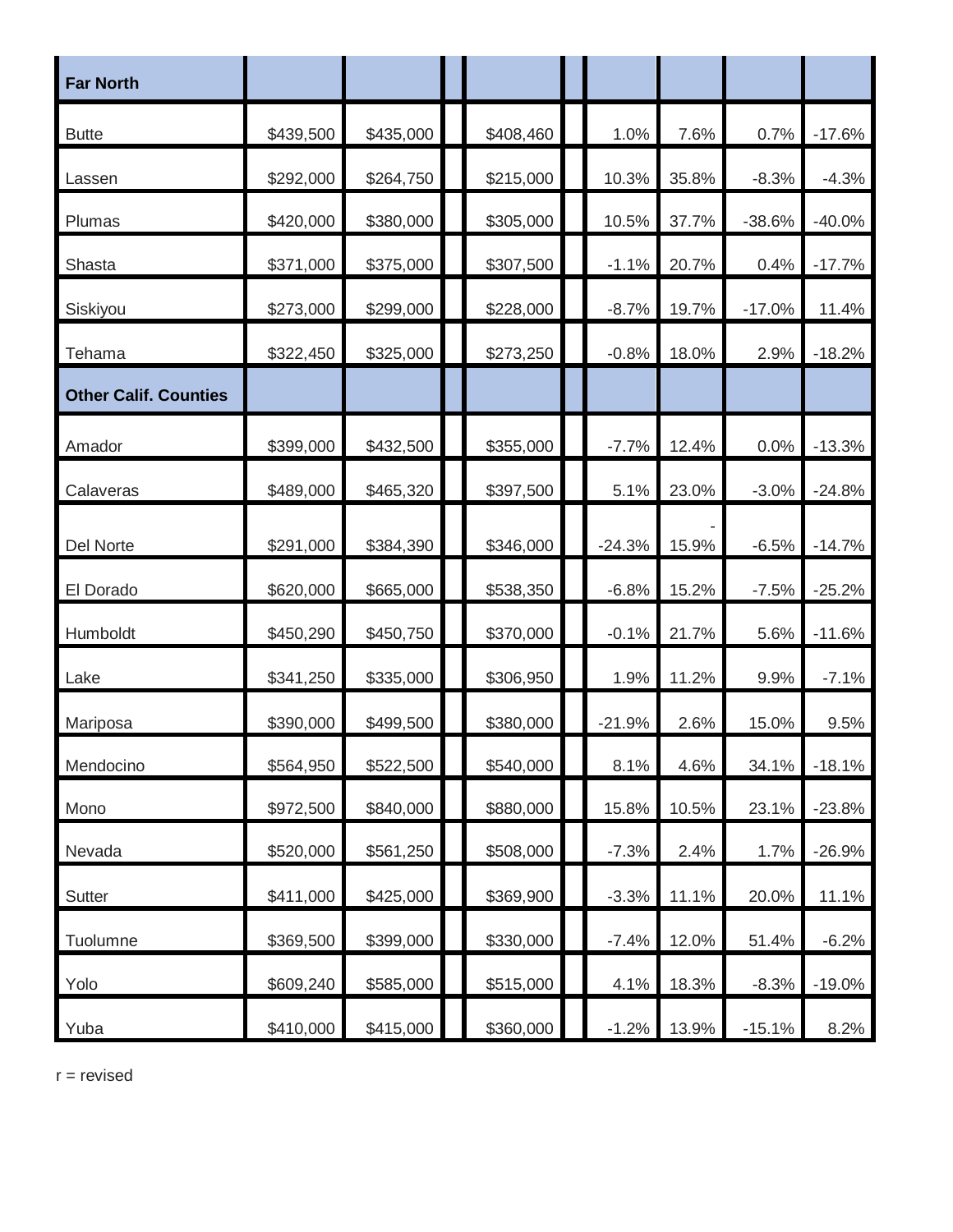For release: January 18, 2022

## **California home sales and prices ease in December, as 2021 state housing market posts best performance in more than a decade, C.A.R. reports**

- Existing, single-family home sales totaled 429,860 in December on a seasonally adjusted annualized rate, down 5.4 percent from November and down 15.7 percent from December 2020.
- December's statewide median home price was \$796,570, up 1.8 percent from November and up 11.0 percent from December 2020.
- For 2021 as a whole, sales of existing statewide homes were up 7.9 percent from last year.

LOS ANGELES (Jan. 18) – California home sales and prices moderated in December as mortgage rates edged higher, but home sales for the entire year recorded the strongest pace since 2009, exceeding 2020's level by 7.9 percent, the **[CALIFORNIA ASSOCIATION OF REALTORS](http://www.car.org/)** ® (C.A.R.) said today.

Closed escrow sales of existing, single-family detached homes in California totaled a seasonally adjusted annualized rate of 429,860 in December, according to information collected by C.A.R. from more than 90 local REALTOR® associations and MLSs statewide. The statewide annualized sales figure represents what would be the total number of homes sold during 2021 if sales maintained the December pace throughout the year. It is adjusted to account for seasonal factors that typically influence home sales.

December's sales pace was down 5.4 percent on a monthly basis from 454,450 in November and was down 15.7 percent from a year ago, when 509,750 homes were sold on an annualized basis. Despite the sixth straight yearover-year sales decrease, for the year as a whole, annual home sales rose to a preliminary 444,520 closed escrow sales in California, up 7.9 percent from 2020's pace of 411,870.

"Despite signs of moderating in the second half of the year, California's housing market continued to outperform last year's level and remained competitive even as home prices rose at a double-digit pace — a testament to the imbalance of high demand and not enough homes on the market for sale," said 2022 C.A.R. President Otto Catrina, a Bay Area real estate broker and REALTOR®. "For the year as a whole, the market turned in its best performance in more than a decade, as buyers took advantage of historically low interest rates and continued to value the benefits of homeownership amid another year of the pandemic."

California home prices remained below the \$800,000 benchmark for the third straight month as the seasonal slowdown continued. Despite a deceleration in growth at the end of the year, the statewide median price rose to \$796,570 in December, up 1.8 percent from November's \$782,480 and up 11.0 percent from the \$717,930 recorded in December 2020. The double-digit annual price gain was the  $17<sup>th</sup>$  consecutive month with more than a 10 percent increase since the summer of 2020. The annual increase was also the smallest since July 2020 as the share of high-end homes continued to moderate since July 2021. For the year as a whole, California set a new annual record median price of \$786,750, improving 19.3 percent from the prior year.

"The state's housing market is expected to perform solidly this year as the economy recovers further and consumers' desire to buy remains elevated," said C.A.R. Vice President and Chief Economist Jordan Levine. "However, with COVID cases surging and inventory constraints remaining an issue, the housing market will see headwinds of ongoing high inflation, which will put pressure on the Fed to raise rates sooner than previously expected. These factors will increase the cost of borrowing and put more affordability burden on potential homebuyers who want to purchase in 2022."

Other key points from C.A.R.'s December 2021 resale housing report include:

- At the regional level, all major regions in California recorded a sales decline on a year-over-year basis by more than 10 percent in December. The San Francisco Bay Area — which had a surge in sales of 40.2 percent in December 2020 — had the biggest sales decline at the end of 2021, dipping -23.1 percent on an annual basis. The Central Coast also had a sizable drop of -18.7 percent in December, followed by the Far North (-17.2 percent), Southern California (-10.7 percent), and Central Valley (-10.5 percent). For the full year, all regions exceeded the prior year in sales, with the San Francisco Bay Area increasing the most by 14.6 percent. The Far North region had the smallest gain of 0.3 percent, due partly to the adverse impact of last summer's wildfires.
- All but nine counties tracked by C.A.R. experienced a year-over-year sales decrease in December, with 32 counties dipping more than 10 percent from a year ago. Marin had the biggest sales drop from last year with a decline of - 51.1 percent, followed by Plumas (-40.0 percent) and Contra Costa (-30.2 percent). Counties with a sales decline